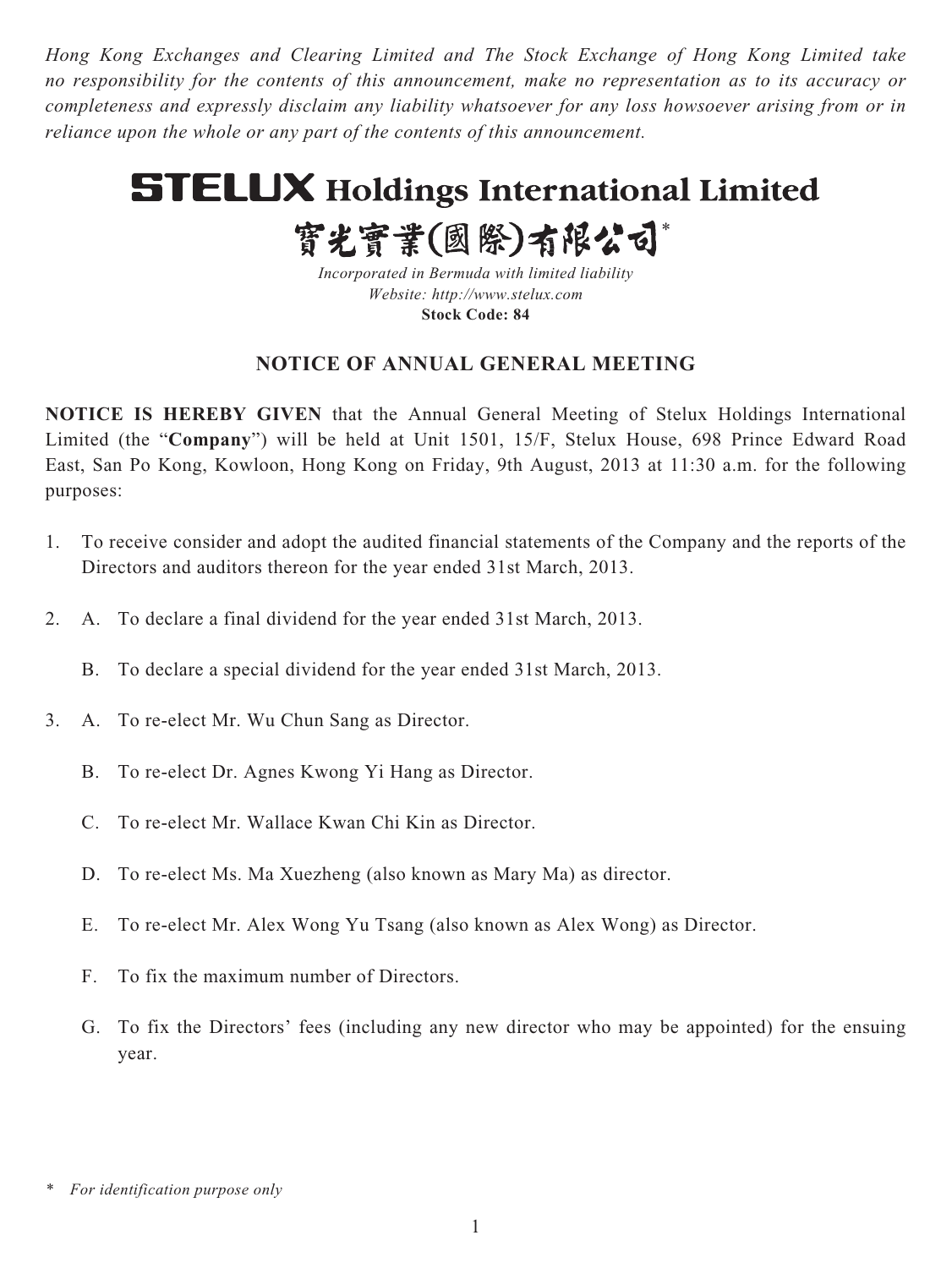- 4. To consider and, if thought fit, re-appoint PricewaterhouseCoopers as auditors of the Company to hold office from the conclusion of the Meeting until the conclusion of the next Annual General Meeting of the Company and to authorise the Directors to fix their remuneration.
- 5. As special businesses, to consider and, if thought fit, adopt with or without amendments, the following ordinary resolutions:

### **ORDINARY RESOLUTIONS**

## (A) "**THAT**:

- (i) subject to paragraph (ii) below, the exercise by the Directors of the Company during the Relevant Period of all the powers of the Company to purchase Shares be and it is hereby generally and unconditionally approved;
- (ii) the aggregate nominal amount of Shares which may be purchased on The Stock Exchange of Hong Kong Limited or any other stock exchange recognised for this purpose by the Securities and Futures Commission of Hong Kong and The Stock Exchange of Hong Kong Limited under the Hong Kong Code on Share Repurchases pursuant to the approval in paragraph (i) above shall not exceed 10 per cent of the aggregate nominal amount of the share capital of the Company in issue at the date of passing this resolution, and the said approval shall be limited accordingly; and
- (iii) for the purpose of this resolution "Relevant Period" means the period from the passing of this resolution until whichever is the earlier of:
	- (a) the conclusion of the next Annual General Meeting of the Company;
	- (b) the expiration of the period within which the next Annual General Meeting of the Company is required by the Bye-laws of the Company or The Companies Act 1981 of Bermuda (as amended) to be held; and
	- (c) the revocation or variation of the authority given under this resolution by ordinary resolution of the shareholders in general meeting."

### (B) "**THAT**:

(i) subject to paragraph (iii) below and subject to the consent of the Bermuda Monetary Authority, the exercise by the Directors of the Company during the Relevant Period of all the powers of the Company to allot, issue and deal with additional shares in the capital of the Company and to make or grant offers, agreements and options which might require the exercise of such power be and it is hereby generally and unconditionally approved;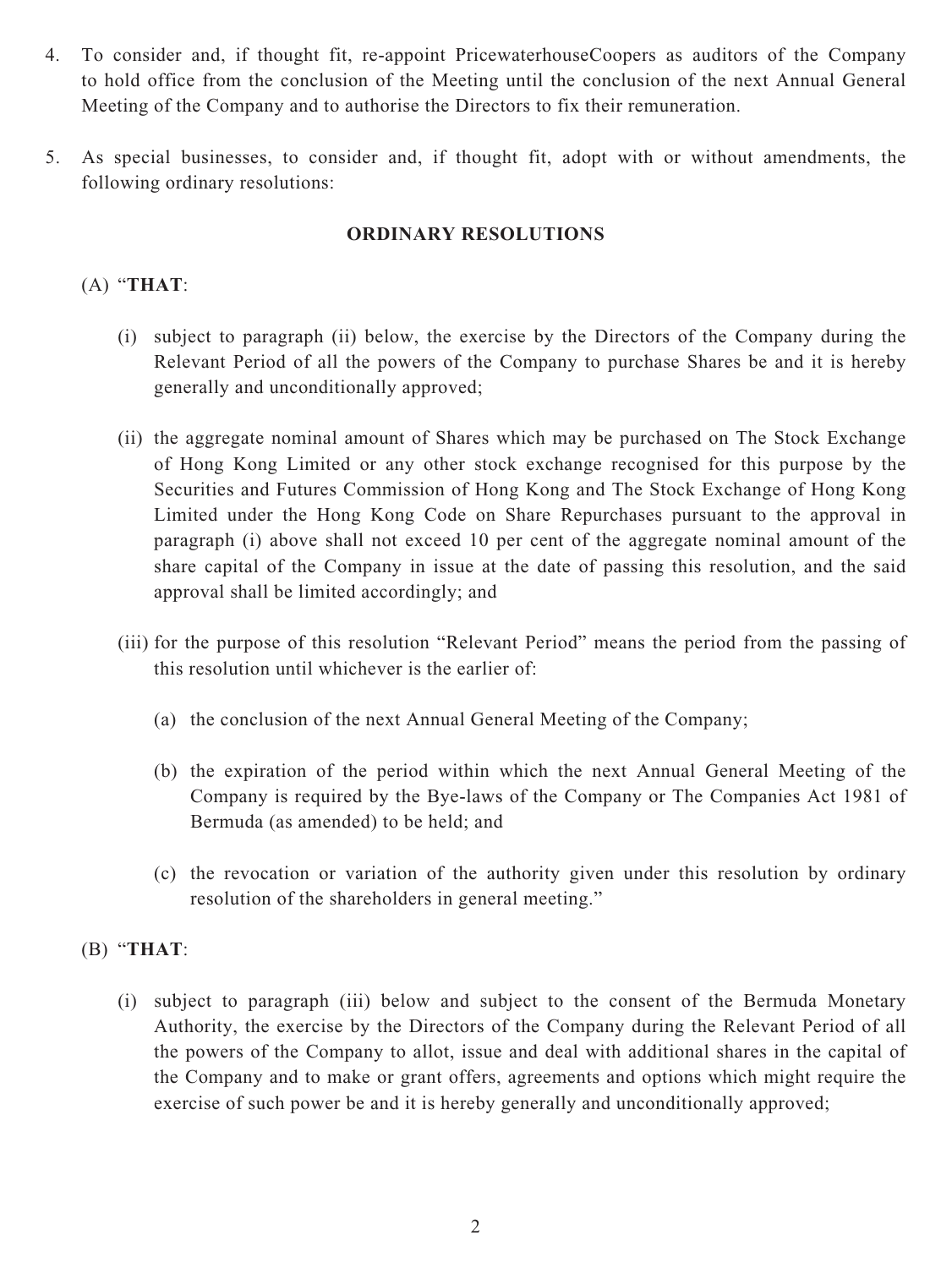- (ii) the approval in paragraph (i) shall authorise the Directors of the Company during the Relevant Period to make or grant offers, agreements and options which might require the exercise of such power after the end of the Relevant Period;
- (iii) the aggregate nominal amount of share capital allotted or agreed conditionally or unconditionally to be allotted (whether pursuant to an option or otherwise) by the Directors of the Company pursuant to the approval in paragraph (i), otherwise than pursuant to (a) a Rights Issue, (b) the exercise of rights of subscription or conversion under the terms of any warrants issued by the Company or any securities which are convertible into shares of the Company (c) any option scheme or similar arrangement for the time being adopted for the grant or issue to officers and/or employees of the Company and/or any of its subsidiaries of shares or rights to acquire shares of the Company or (d) any scrip dividend or similar arrangement providing for the allotment of shares in lieu of the whole or part of a dividend on shares of the Company, shall not exceed the aggregate of: (aa) 20 per cent of the aggregate nominal amount of the share capital of the Company in issue at the date of passing this resolution and (bb) (if the Directors are so authorised by a separate ordinary resolution of the shareholders of the Company) the nominal amount of share capital of the Company repurchased by the Company subsequent to the passing of this resolution (up, to maximum equivalent to 10 per cent of the aggregate nominal amount of the share capital of the Company in issue at the date of passing this resolution), and the said approval shall be limited accordingly; and
- (iv) for the purposes of this resolution:

"Relevant Period" means the period from the passing of this resolution until whichever is the earlier of:

- (a) the conclusion of the next Annual General Meeting of the Company;
- (b) the expiration of the period within which the next Annual General Meeting of the Company is required by the Bye-Laws of the Company or the Companies Act 1981 of Bermuda (as amended) to be held; and
- (c) the revocation or variation of the approval given by this resolution by ordinary resolution of the shareholders in general meeting; and

"Rights Issue" means an offer of shares open for a period fixed by the Directors of the Company to holders of shares of the Company or any class thereof on the register on a fixed record date in proportion to their then holdings of such shares or class thereof (subject to such exclusion or other arrangements as the Directors of the Company may deem necessary or expedient in relation to fractional entitlements or having regard to any restrictions or obligations under the laws of, or the requirements of any recognised regulatory body or any stock exchange in, any territory outside Hong Kong)."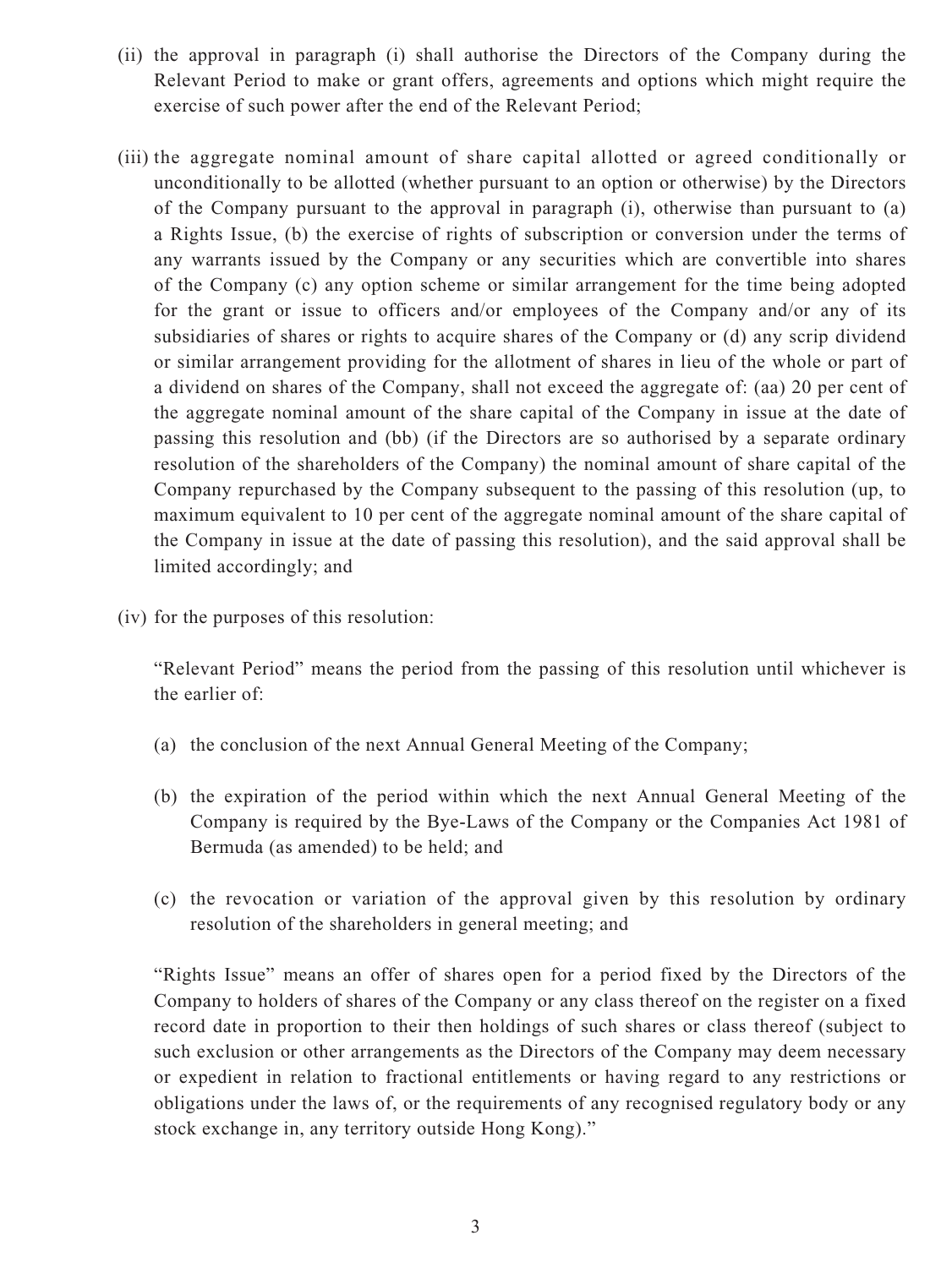(C) "**THAT** the Directors of the Company be and they are hereby authorised to exercise the powers of the Company referred to in paragraph (i) of the resolution set out as resolution (C) in the notice of the Meeting of which this resolution forms a part in respect of the share capital of the Company referred to in sub-paragraph (bb) of paragraph (iii) of such resolution."

> By order of the Board **Caroline Chong** *Company Secretary*

Hong Kong, 9th July, 2013

The Directors of the Company as at the date hereof:

#### *Executive Directors:*

Chumphol Kanjanapas (also known as Joseph C. C. Wong) *(Chairman and Chief Executive Officer)*, Vincent Lau Tak Bui *(Chief Operating Officer)* and Wallace Kwan Chi Kin *(Chief Financial Officer)*

#### *Non-Executive Directors:*

Sakorn Kanjanapas, Ma Xuezheng (also known as Mary Ma), Alex Wong Yu Tsang (also known as Alex Wong), Wu Chun Sang *(independent)*, Lawrence Wu Chi Man *(independent)* and Agnes Kwong Yi Hang *(independent)*

*Principal office:* 27/F., Stelux House 698 Prince Edward Road East San Po Kong Kowloon Hong Kong

#### *Notes:*

- 1. A member entitled to attend and vote at the Meeting is entitled to appoint one or more proxies to attend and, on a poll, vote on his behalf. A proxy need not be a member of the Company.
- 2. The instrument appointing a proxy and the power of attorney or other authority (if any) under which it is signed, or a notarially certified copy of such power of authority, shall be delivered to the **Company's Hong Kong registrar, Computershare Hong Kong Investor Services Limited, 17M Floor, Hopewell Centre, 183 Queen's Road East, Hong Kong** not less than 48 hours before the time fixed for holding the Meeting or any adjourned meeting.
- 3. Delivery of an instrument appointing a proxy shall not preclude a member from attending and voting in person at the Meeting or poll concerned and, in such event, the instrument appointing a proxy shall be deemed to be revoked.